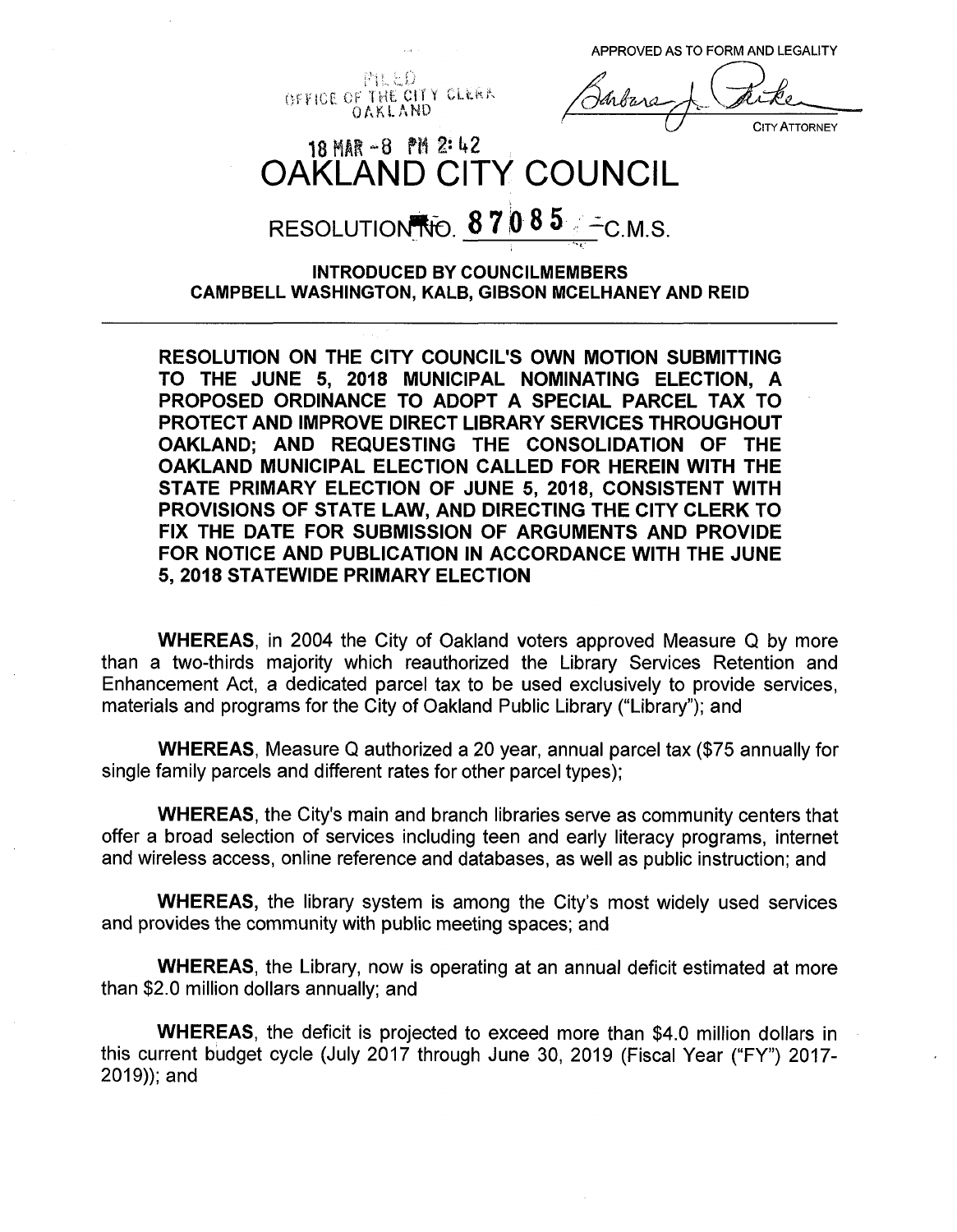**WHEREAS,** the deficit will impact every facet of the Library's operation if it is not addressed, including but not limited to branch libraries remaining open for children and students, evening hours, collections, technology, programs, adult literacy, veterans' and immigration assistance, and community spaces; and

**WHEREAS,** the City and its residents value its public library system and its commitment and significant contributions to community education programs, literacy programs, lifelong learning, information technology and the literary heritage of our City; and

**WHEREAS,** effective January 1, 2018, California Assembly Bill 195 amended Section 13119 of the California Elections Code ("New Law"), to require that the ballot statement, also known as the ballot question, for all local ballot measures that impose a tax or raise the rate of a tax include specified language and the amount to be raised annually by the tax, and the rate and duration of the tax; and

**WHEREAS,** the ballot resolution that the Oakland City Council approved on February 6, 2018 (Item 13) did not comply with the New Law; and

**WHEREAS,** the Oakland City Council desires to rescind and replace the resolution included as Item 13 on the February 6,2018 agenda with this ballot resolution, which fully complies with the New Law; and

**WHEREAS,** the City Council on its own motion, desires to submit to the qualified electors of the City a proposed ordinance to adopt a special parcel tax dedicated to direct Library services; and

**WHEREAS,** all revenues received from the tax will be expended exclusively for direct Library services; now therefore be it

**RESOLVED:** That the Oakland City Council finds and determines the forgoing recitals are true and correct and hereby adopts and incorporates them into this resolution; and be it

**FURTHER RESOLVED:** That the Oakland City Council hereby rescinds the ballot resolution included as Item 13 approved by City Council vote on February 6, 2018, and be it

**FURTHER RESOLVED:** That the Oakland City Council hereby calls for a municipal election and submits to the voters, at the June 5, 2018, Statewide Primary Election, an Ordinance that shall read as follows: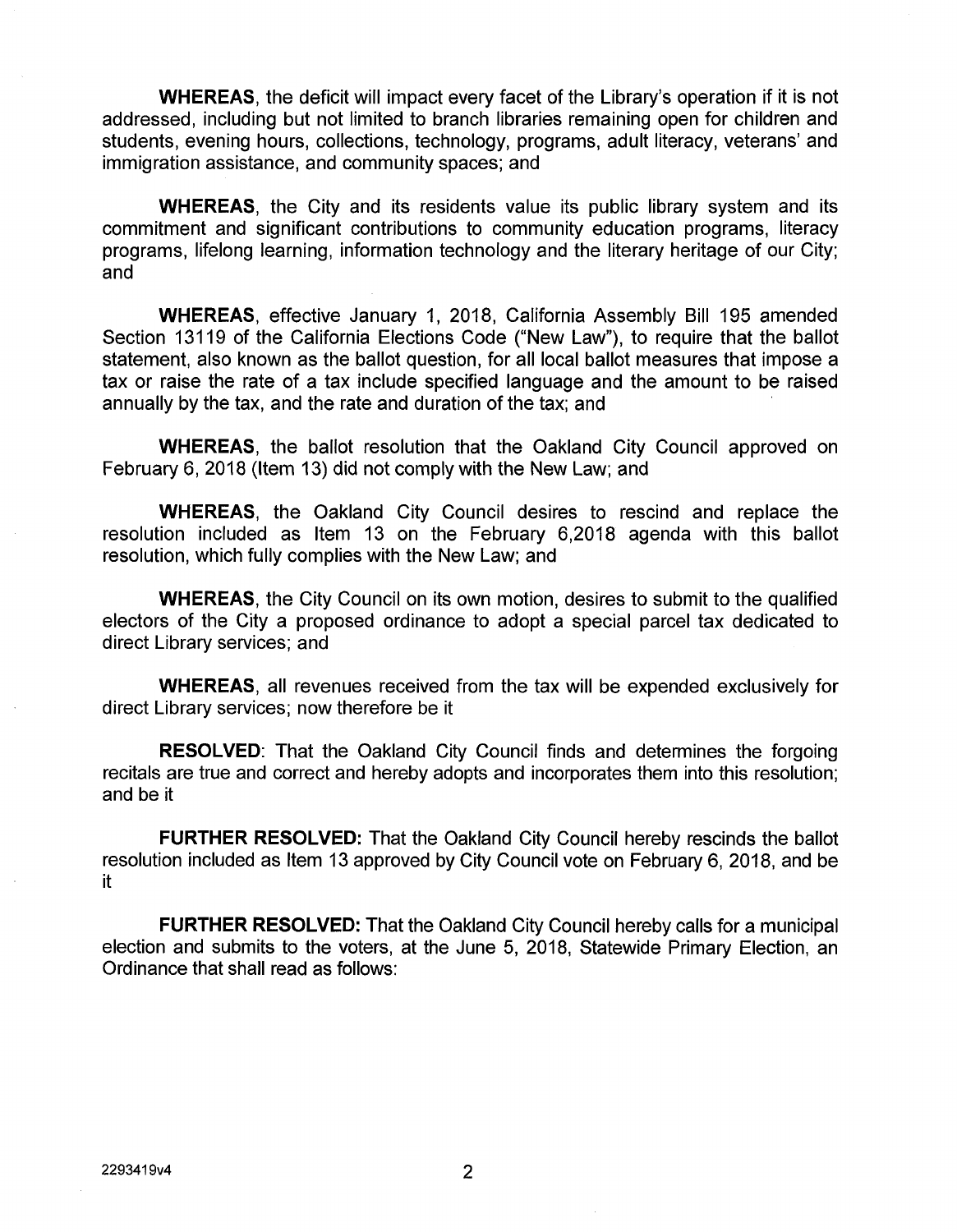#### **PART 1. GENERAL**

#### Section 1. TITLE AND PURPOSE.

(A) TITLE. This Ordinance may be cited as the "The 2018 Oakland Public Library Preservation Act".

PURPOSE. The taxes imposed under this Ordinance are solely for the purpose of raising revenue necessary to maintain, protect and improve direct library services throughout Oakland. (B)

Because the proceeds of the parcel tax will be deposited in a special fund restricted for the services and programs specified in Section 3, the tax is a special tax.

#### Section 2. FINDINGS.

This Ordinance is exempt from the California Environmental Quality Act, Public Resources Code section 21000 *et seq.* ("CEQA"), since in accordance with CEQA Guidelines Section 15061, subd. (b)(3), it can be seen with certainty that there is no possibility that the activity authorized herein may have a significant effect on the environment.

#### Section 3. USE OF PROCEEDS.

Objectives. The tax proceeds raised by this special tax may be used only to pay for costs or expenses relating to or arising from efforts to achieve the stabilization of funding for the Library and allow for Library service enhancements, following desired outcomes and objectives: (A)

- Increase Public Library availability and resources for Oakland's 1. students and residents;
- 2. Enhance direct Library services providing regular open hours at City libraries, maintaining staffing at levels to retain and expand hours at libraries;
- Upgrade and enhance existing library facilities expanding free 3. access to computers, the internet and technology; and
- 4. Maintain and protect existing direct library services and provide future improvements for library operations and resources that directly serve Oakland Public Library patrons.
- Support the equitable disbursement of Library services, programs, 5. staffing, facilities and resources in order to decrease disparities in life outcomes of marginalized communities and to facilitate equity of opportunity throughout Oakland.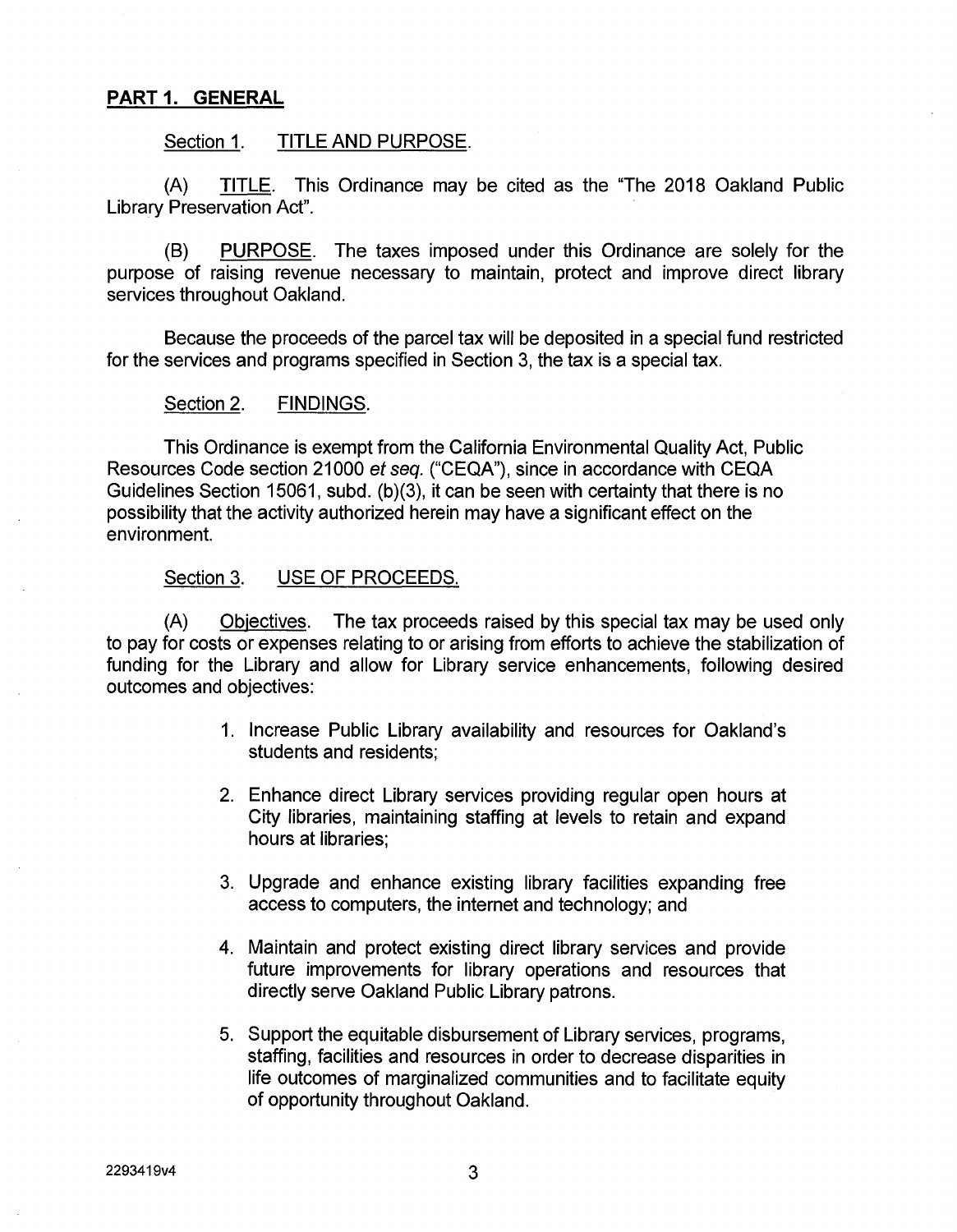(B) Uses. Taxes collected pursuant to the special taxes imposed herein shall be used only in connection with programs and services that further the objectives set forth in Section 3(A), such as the following:

- 1. Direct Library services. Includes costs associated with maintaining, protecting, and improving library services throughout Oakland, such as:
	- (a) Providing a wide range of programs for children, teens, and adults including early childhood literacy and student homework support;
	- (b) Employee staffing costs sufficient to maintain current hours and expand library hours;
	- Community outreach to promote community awareness of the full range of services available at Oakland public libraries; (c)
	- (d) Acquisition of furniture, fixtures, and equipment costs associated with enhancing direct library services; and
	- (e) Improving Library collections, services, programs and access that support Oakland students, especially outside of school hours, weekends and geographically near schools lacking school libraries.
- 2. Library materials and resources that enrich the exploration, connection and growth of the Oakland community, its children, teens and adults, such as:
	- (a) Acquisition of books, magazines, newspapers, e-Resources eBooks, and streaming media;
	- (b) Acquisition of technology necessary to provide the full range of discovery tools for the patrons of Oakland;
	- (c) Acquisition of items necessary to create and maintain a modern learning and library experience for the residents of Oakland. This could include, but is not limited to, nonstructural interior library makeovers to support learning labs, makerspaces, specialized areas tailored to the needs of children, teens, and adults to create a more welcoming environment and to allow the Library to keep up with changing technology and community needs. This does not include acquisition or construction of new facilities or structural changes, additions or construction on existing facilities.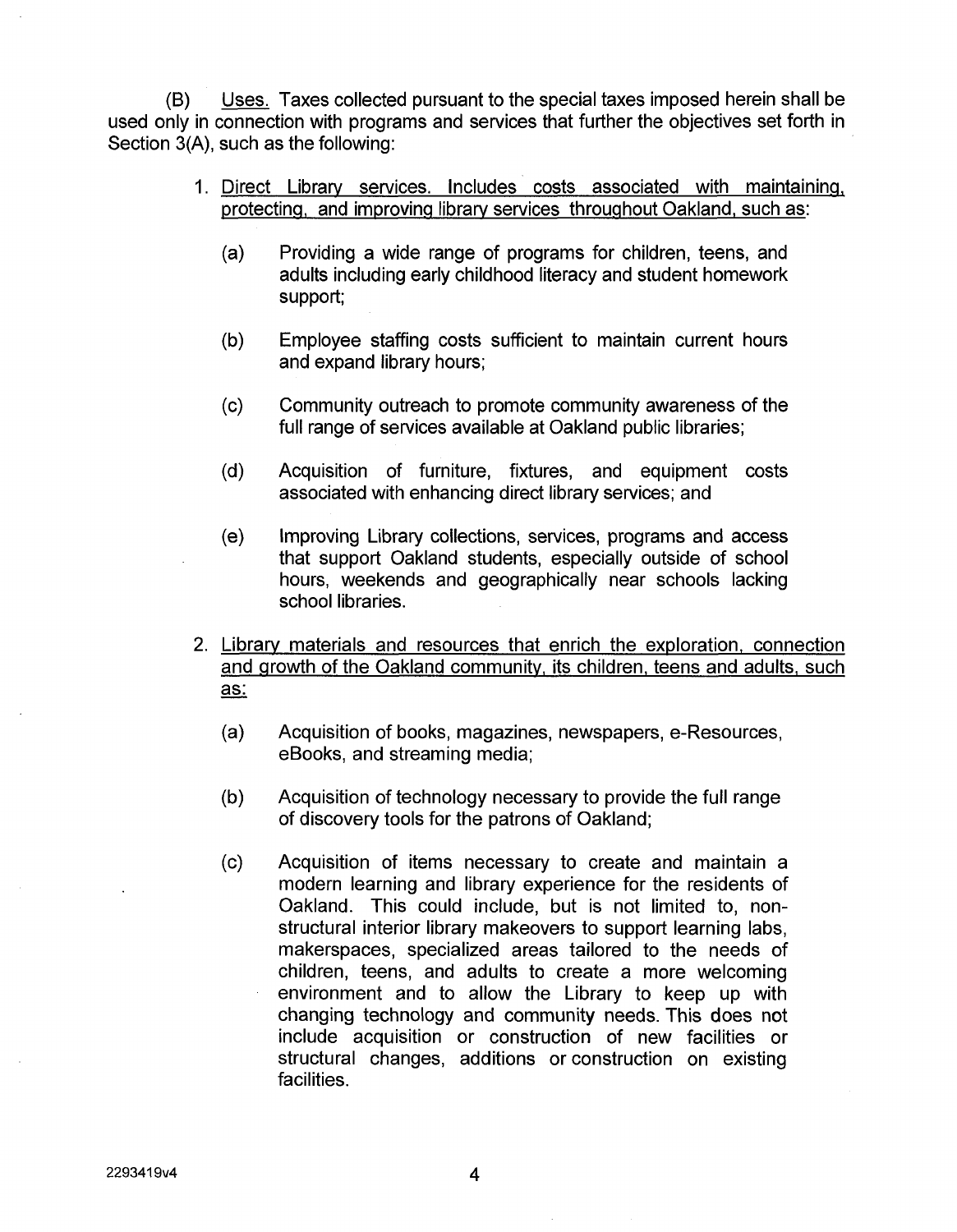(C) Authorized Uses of Tax Revenues: Except as otherwise expressly authorized by this Ordinance, the special taxes authorized and collected pursuant to this Ordinance shall be used only for the purposes and projects set forth in Section 3.

#### Section 4. ANNUAL AUDIT AND CITIZEN OVERSIGHT.

The City Auditor shall perform an annual audit to ensure accountability and proper disbursement of all revenue collected by the City from the special tax imposed by this Ordinance, in accordance with the objectives stated herein and in compliance with provisions of State Law.

The City Council shall assign to an existing Board or Commission, the responsibility for citizen oversight of this measure. This Board or Commission shall review reports related to the expenditure of all revenue collected by the City from the special tax imposed by this Ordinance and provide reports to the City Council when necessary.

#### Section 5. SPECIAL FUND.

All funds collected by the City from the special tax imposed by this Ordinance shall be deposited into a special fund in the City treasury and appropriated and expended only for the purposes and uses authorized by this Ordinance.

#### Section 6. EFFECTIVE DATE.

The taxes imposed by this Ordinance shall be effective only if approved by twothirds of the voters in the election held on June 5, 2018 and shall go into effect ten (10) days after the vote is declared by the City Council.

#### Section 7. TERM OF TAX IMPOSITION.

The taxes enacted by this Ordinance shall be imposed and levied for a period of twenty (20) years. The City shall place delinquencies on subsequent tax bills.

#### Section 8. SAVINGS CLAUSE.

If any provision, sentence, clause, section or part of this Ordinance is found to be unconstitutional, illegal or invalid by a court of competent jurisdiction, such unconstitutionality, illegality, or invalidity shall affect only such provision, sentence, clause, section or part of this Ordinance and shall not affect or impair any of the remaining provisions, sentences, clauses, sections or parts of this Ordinance. It is hereby declared that the City would have adopted this Ordinance had such unconstitutional, illegal or invalid provision, sentence, clause, section or part thereof not been included herein.

If any tax imposed by this Ordinance is found to be unconstitutional, illegal or invalid by a court of competent jurisdiction, the amounts, services, programs and personnel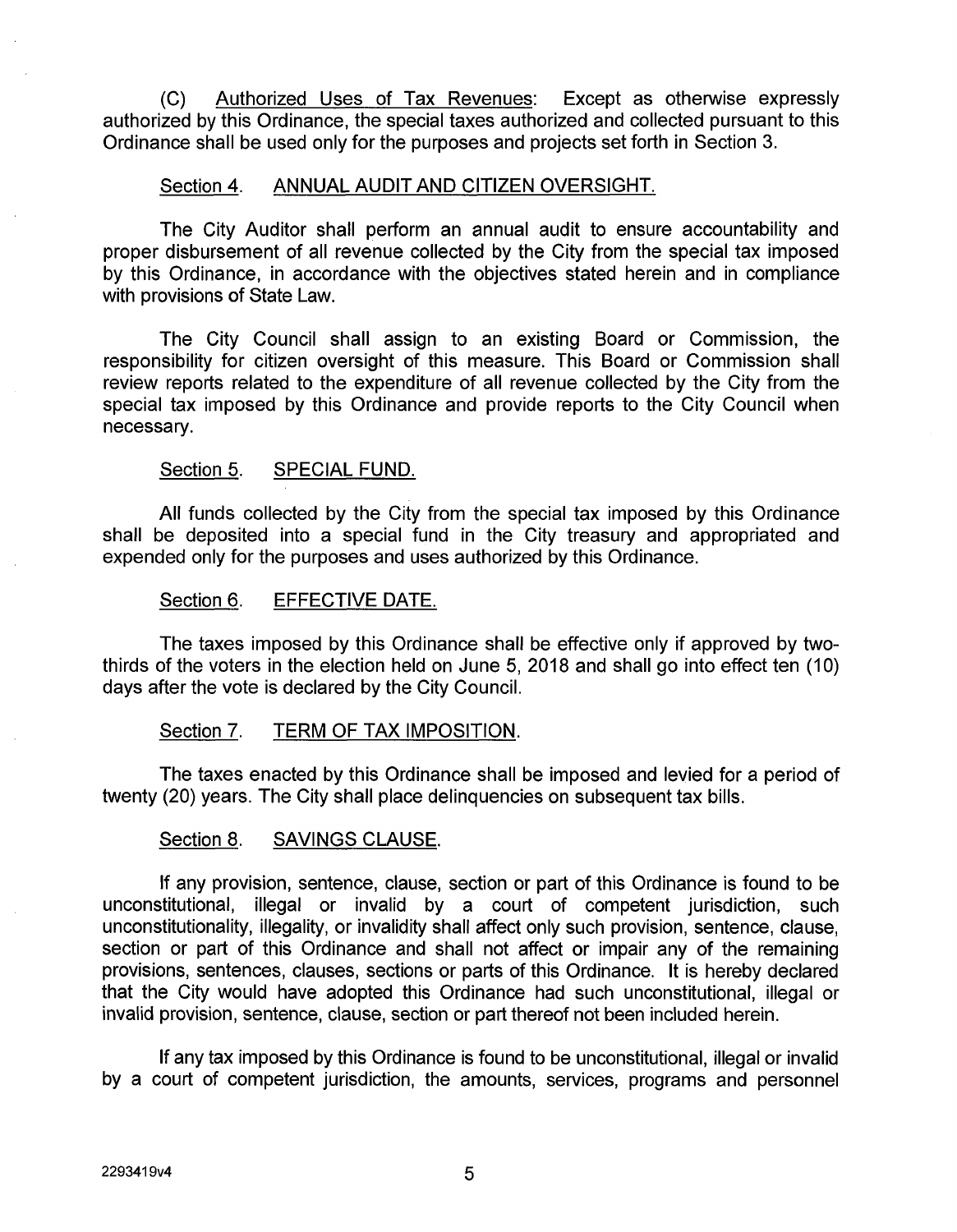required to be funded from such tax shall be reduced proportionately by any revenues lost due to such unconstitutionality, illegality or invalidity.

#### Section 9. REIMBURSEMENT.

At the discretion of the City Council, special tax revenues collected by the City pursuant to this Ordinance may be used to reimburse the City for costs incurred in connection with the election seeking voter approval of this Ordinance.

#### Section 10. NO AMENDMENT.

Except as otherwise expressly provided herein, the tax rates set forth herein may not be increased by action of the City Council without the applicable voter approval but the City Council may make any other changes to this Ordinance as are consistent with its purpose.

#### **PART 2. PARCEL TAX**

#### Section 1. DEFINITIONS.

For purposes of this Ordinance, the following terms shall be defined as set forth below:

"Building" shall mean any structure having a roof supported by columns or by walls and designed for the shelter or housing of any person, chattel or property of any kind. The word "Building" includes the word "structure." (A)

"Direct library services" shall mean any Library program, project, service, or initiative that is provided by the Library Department and directly benefits Library patrons. "Direct library services" shall not include general, ongoing, or preventative maintenance and repairs. (B)

(C) "Family" shall mean one or more persons related by blood, marriage, domestic partnership, or adoption, who are living together in a single residential unit and maintaining a common household. Family shall also mean all unrelated persons who live together in a single Residential Unit and maintain a common household.

(D) "Hotel" shall mean as defined by Oakland Municipal Code section 4.24.020.

"Multiple Residential Unit Parcel" shall mean a parcel zoned for a Building, or those portions thereof, which accommodates or is intended to contain two or more residential units. (E)

(F) "Non-Residential" shall mean all parcels that are not classified by this Ordinance as Residential Parcels, and shall include, but not be limited to, parcels for industrial, commercial and institutional improvements, whether or not currently developed.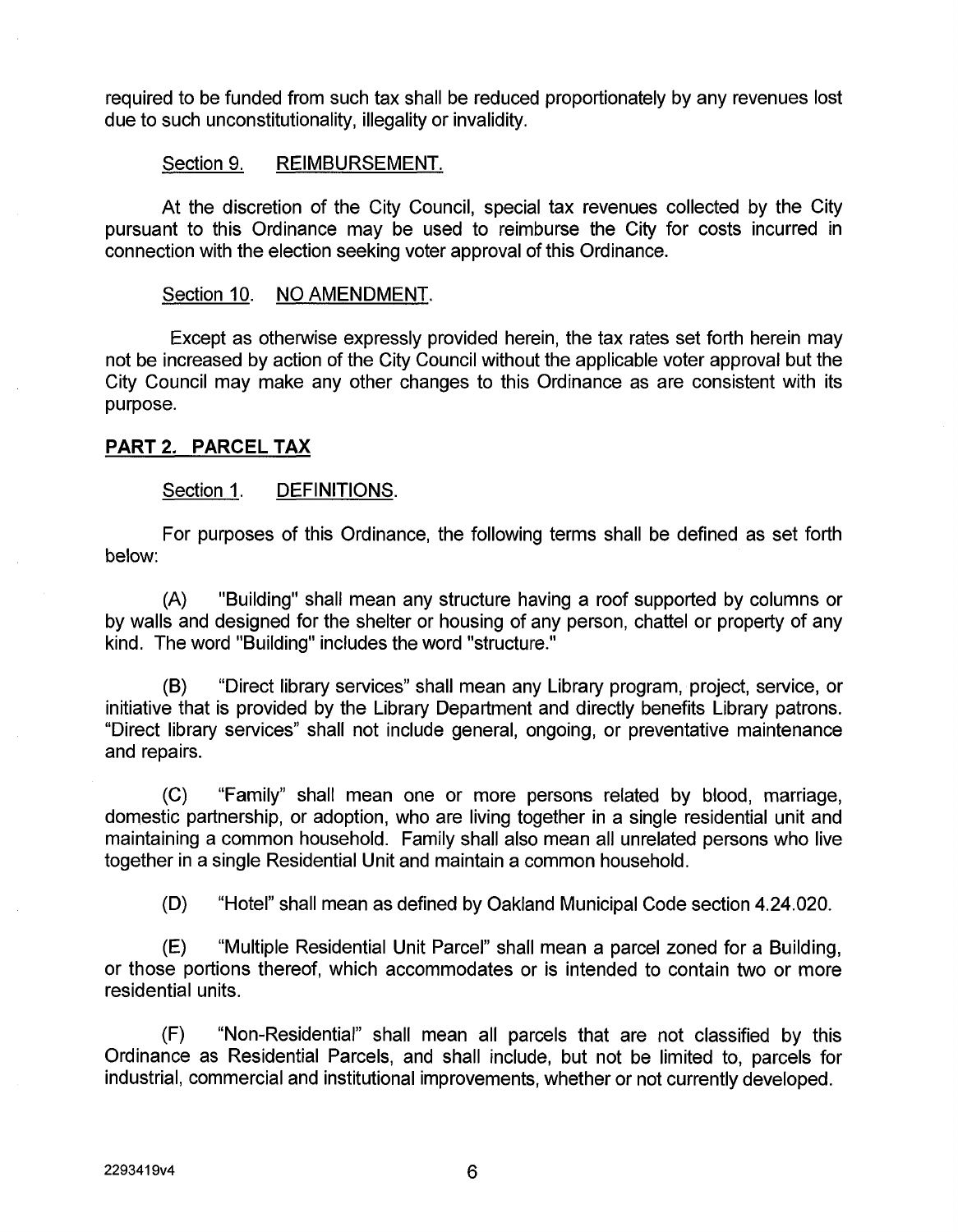(G) "Occupancy" shall be as defined by Oakland Municipal Code section 4.24.020.

(H) "Operator" shall be as defined by Oakland Municipal Code section 4.24.020.

(I) "Owner" shall mean the Person having title to real estate as shown on the most current official assessment role of the Alameda County Assessor.

(J) "Parcel" shall mean a unit of real estate in the City of Oakland as shown on the most current official assessment role of the Alameda County Assessor.

(K) "Person" shall mean an individual, firm, partnership, joint venture, association, social club, fraternal organization, joint stock company, corporation, estate, trust, business trust, receiver, trustee, syndicate, or any other group or combination acting as a unit.

(L) "Possessory Interest" as it applies to property owned by any agency of the government of the United States, the State of California, or any political subdivision thereof, shall mean possession of, claim to, or right to the possession of, land or Improvements and shall include any exclusive right to the use of such land or Improvements.

"Residential Unit" shall mean a Building or portion of a Building designed for or occupied exclusively by one Family. (M)

(N) "Single Family Residential Parcel" shall mean a parcel zoned for singlefamily residences, whether or not developed.

"Transient" shall mean any individual who exercises Occupancy of a hotel or is entitled to Occupancy by reason of concession, permit, right of access, license or other agreement for a period of thirty (30) consecutive calendar days or less, counting portions of calendar days as full days. Any individual so occupying space in a Hotel shall be deemed to be a Transient until the period of thirty (30) consecutive days has elapsed. (O)

#### Section 2. **IMPOSITION OF PARCEL TAX.**

There is hereby imposed a special tax on all Owners of parcels in the City of Oakland for the privilege of using municipal services and the availability of such services. The tax imposed by this Section shall be assessed on the Owner unless the Owner is by law exempt from taxation, in which case, the tax imposed shall be assessed to the holder of any Possessory Interest in such parcel, unless such holder is also by law exempt from taxation. The tax is imposed as of July <sup>1</sup> of each year on the person who owned the parcel on that date. The tax shall be collected at the same time, by the same officials, and pursuant to the same procedures as the one percent property tax imposed pursuant to Article XIII A of the California Constitution.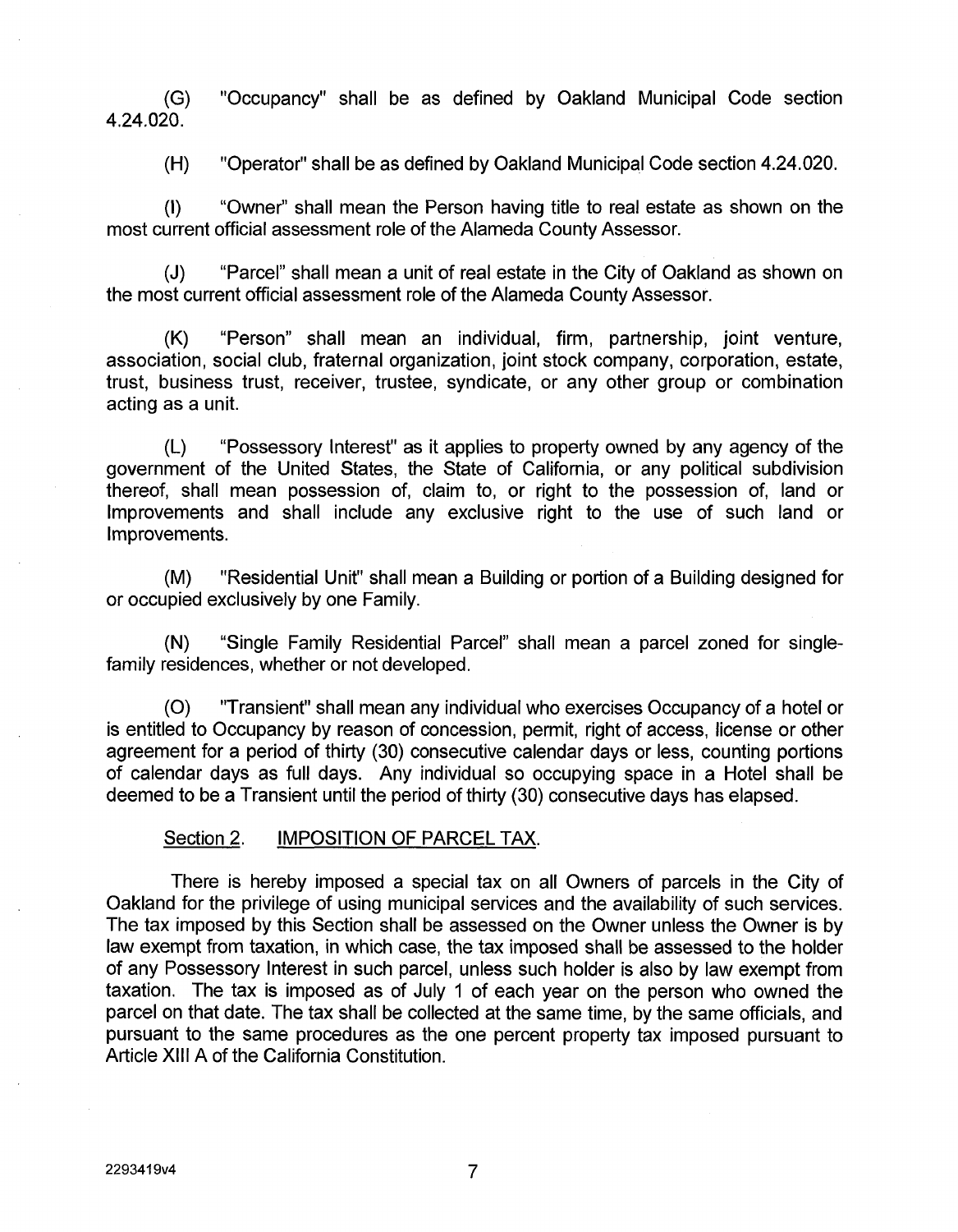Base Amount of Tax. The tax hereby imposed shall be set as follows subject to adjustment as provided in Section 4 below:

(A) For owners of all Single Family Residential Parcels, the tax shall be at the annual rate of \$75.00 per parcel.

(B) For owners of all Multiple Residential Unit Parcels, the tax is the annual rate of \$51.24 multiplied by the total number of Residential Units located on the parcel.

Owners of Multiple Residential Unit Parcels that have units that are vacant for six months or more per year may apply to the Director of Finance to have the annual rate per vacant Residential Unit located on the Parcel, reduced to \$25.62, 50% of the annual rate for an occupied Residential Unit located on the parcel.

(C) The tax for Non-Residential Parcels is calculated using both frontage and square footage measurements to determine total Single Family Residential Unit Equivalents (SFE). A frontage of 80 feet for a commercial/industrial parcel, for example, is equal to one (1) single family resident unit equivalent. (See matrix.) An area of 6,400 square feet for the commercial industrial parcel is equal to one (1) single family resident unit equivalent. The tax is the annual rate of \$38.41 multiplied by the total number of Single Family Equivalents (determined by the frontage and square footage).

| <b>LAND USE CATEGORY</b> | FRONTAGE | AREA (SF) |
|--------------------------|----------|-----------|
| Commercial Institutional | 80       | 6,400     |
| Industrial               | 100      | 10,000    |
| <b>Public Utility</b>    | 1,000    | 100,000   |
| <b>Golf Course</b>       | 500      | 100,000   |
| Quarry                   | 1,000    | 250,000   |

Example: assessment calculation for a Commercial Institutional Parcel with a Frontage of 160 feet and an Area of 12,800 square feet:

Frontage  $160$  feet  $\div 80 = 2$  SFE

Area 12,800 square feet  $\div$  6,400 = 2 SFE

2 SFE+ 2 SFE = 4 SFE

4 SFE x  $$38.41 = $153.64$  tax

(D) An Owner of An Undeveloped Parcel is exempt from this parcel tax if the owner can prove that the parcel was undeveloped for at least six months of the year in question.

(E) The tax imposed by this Ordinance shall be imposed on each Hotel within the City as follows: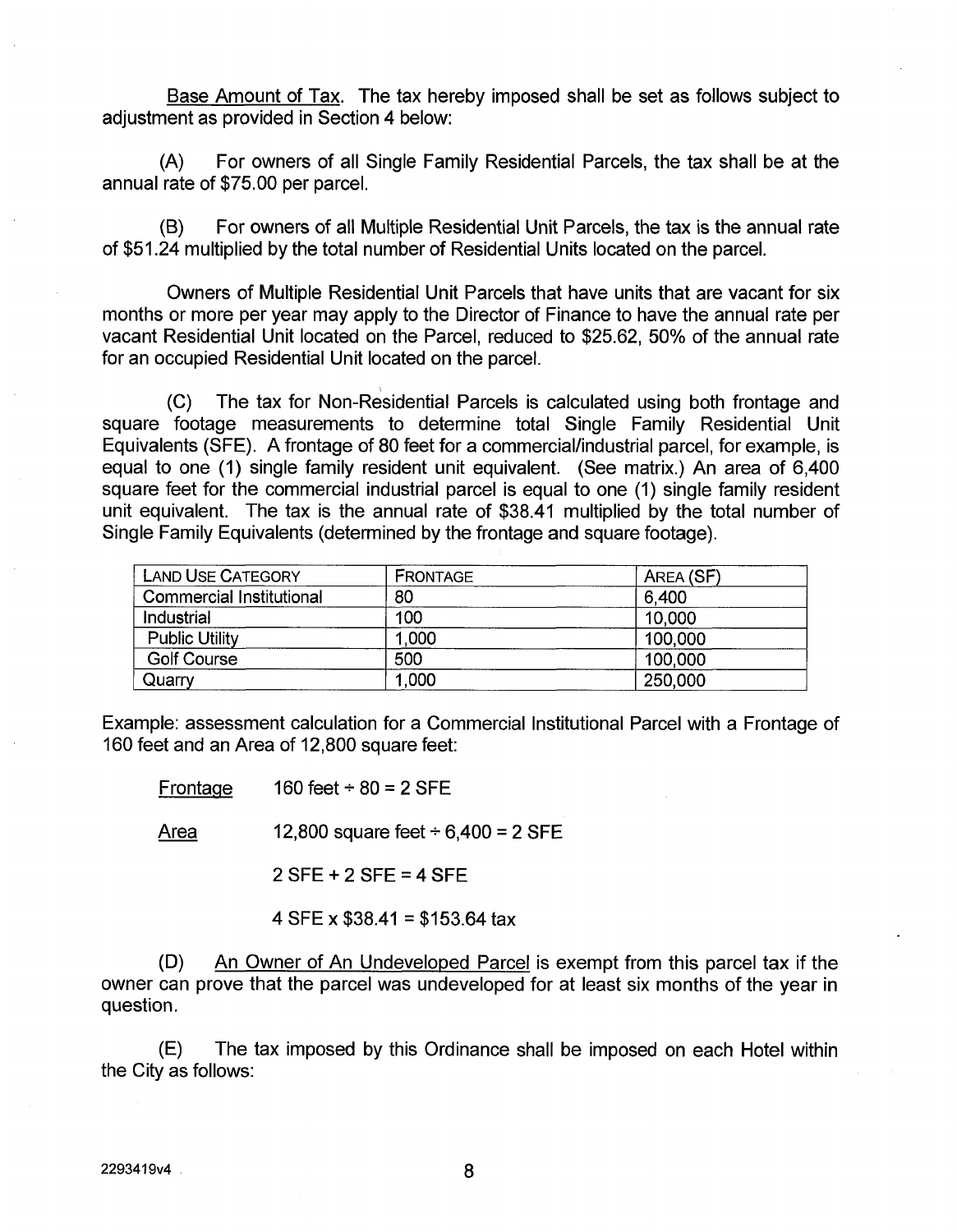1. Residential Hotels. Rooms in a Hotel occupied by individuals who were not Transients for 80% or more of the previous Fiscal Year shall be deemed Residential Units and the parcel on which they are located shall be subject to the Parcel tax imposed on Multiple Residential Unit Parcels. The remainder of the Building shall be subject to the applicable tax computed in accordance with the Single Family Residential Unit Equivalent formula set forth in Section 2(C).

2. Transient Hotels. Notwithstanding the previous subsection, if 80% or more of the Operator's gross receipts for the previous Fiscal Year were reported as rent received from Transients on a return filed by the Operator in compliance with section 4.24.010 of the Oakland Municipal Code (commonly known as the Uniform Transient Occupancy Tax of the City of Oakland), such Hotel shall be deemed a Transient Hotel. The entire Building shall be deemed a Non-Residential Parcel, categorized as Commercial/Institutional, and shall be subject to the applicable tax computed in accordance with the Single Family Residential Unit Equivalent formula set forth in Section 2(C), and the parcel tax imposed on Multiple Residential Units shall not apply.

#### Section 3. **EXEMPTIONS**

Very Low income household exemption. The following is exempt from this tax: an Owner of a single family residential unit (1) who resides in such unit and (2) whose combined family income, from all sources for the previous fiscal year, is at or below the income level qualifying as "very low income" for a Family of such size under Section 8 of the United States Housing Act of 1937 (42 U.S.C.A. Sections 1437 et. seq.,) for such fiscal year. Owners must apply for the exemption provided for in this section annually by petition to the Director of the Finance of the City of Oakland ("Director of Finance") or City Administrator designee in the manner and time set forth in procedures established by the Director of Finance. Such petitions shall be on forms provided by the Director of Finance and shall provide such information as the Director of Finance shall require, including, but not limited to, federal income tax returns and W-2 forms of owner-occupants eligible for this exemption. (A)

(B) Fifty percent reduction for affordable housing projects. Rental housing owned by nonprofit corporations and nonprofit-controlled partnerships for senior, disabled and low income households that are exempt from ad valorem property tax pursuant California Revenue and Taxation Code 214(f), (g) and (h) shall be liable for only 50% of the parcel tax. The exemption shall apply in the same proportion that is exempted from ad valorem property tax.

(C) Senior household exemption. The following is exempt from this tax: an Owner and Occupier of a single family residential unit (1) who is 65 years of age or older and (2) whose combined family income, from all sources for the previous fiscal year, is at or below the income level qualifying as "low income" for a Family of such size under Section 8 of the United States Housing Act of 1937 (42 U.S.C.A. Sections 1437 et. seq.,) for such fiscal year. Owners must apply for the exemption provided for in this section annually by petition to the Director of the Finance of the City of Oakland ("Director of Finance") or City Administrator designee in the manner and time set forth in procedures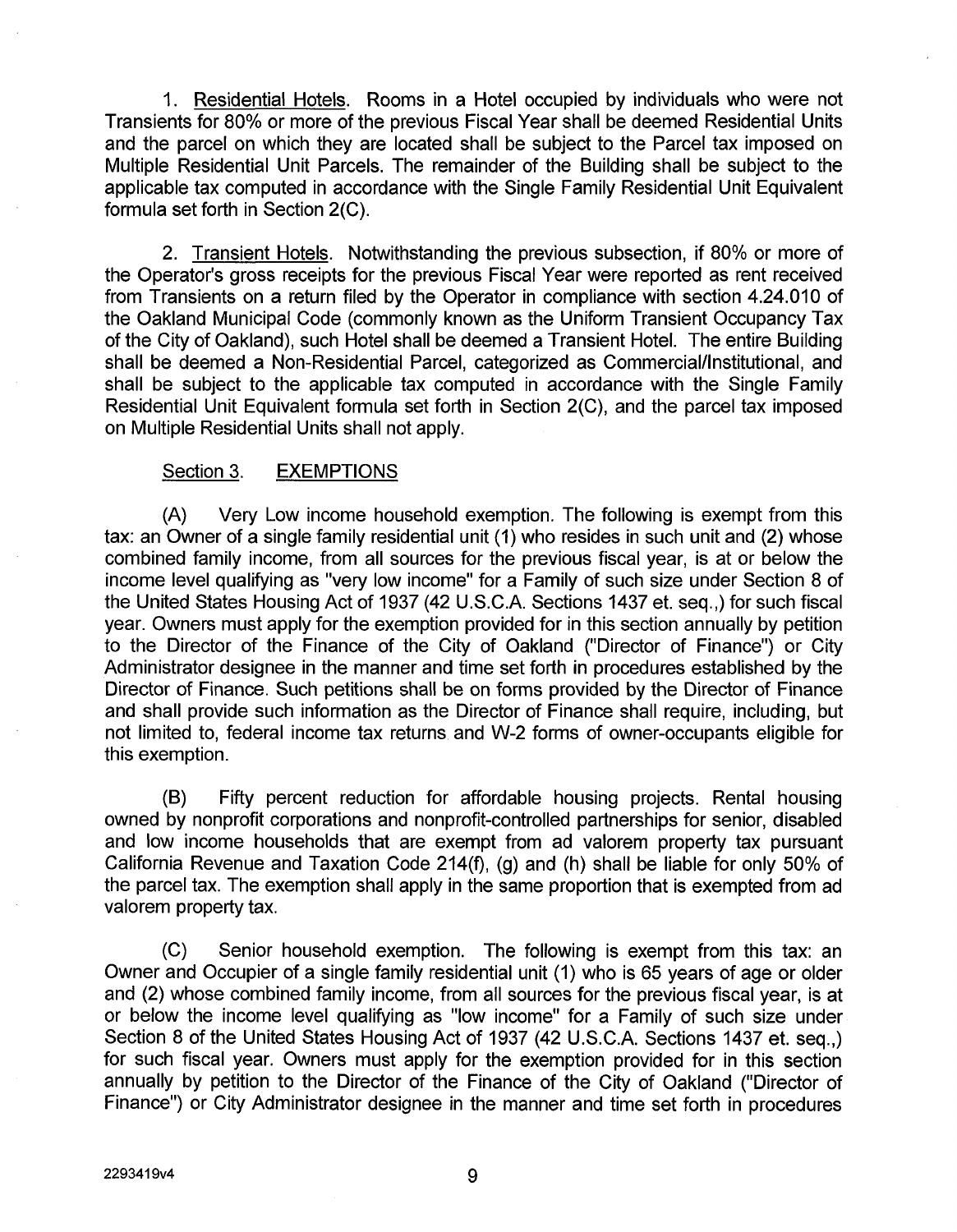established by the Director of Finance. Such petitions shall be on forms provided by the Director of Finance and shall provide such information as the Director of Finance shall require, including, but not limited to, federal income tax returns and W-2 forms of owneroccupants eligible for this exemption.

#### Section 4. REDUCTION IN TAX: RATE ADJUSTMENT

- (A) Subject to paragraph (B) of this section, the tax rates imposed by this Ordinance are maximum rates and may not be increased by the City Council above such maximum rates. The tax imposed by the Ordinance may be suspended, reduced or eliminated by the City Council for a subsequent fiscal year upon a vote of the City Council on or before June 30th of the year in which the City Council determines that after such suspension, reduction or elimination, there will be sufficient revenues available to balance the City Council's Adopted Policy Budget and provide the services and programs described in Part I, Section 3 above. Such suspension, reduction or elimination shall be effective the fiscal year following such vote.
- (B) Beginning in the Fiscal Year 2019-2020, and each year thereafter, the City Council may increase the tax imposed hereby only upon making one of the following findings:
	- That the cost of living in the immediate San Francisco Bay Area, as determined by the 12-month Annual Percentage Change in the Consumer Price Index (CPI) for all items in the San Francisco Bay Area as published by the Bureau of Labor Statistics of the U.S. Department of Labor, has increased; or 1)
	- That the fiscal year change in California per capita personal income, as determined by the California State Department of Finance and shown in the Price Factor and Population Information Report issued each May, has increased. 2)

The increase of the taxes imposed hereby shall not exceed the verified increase in either 1) the cost of living in the immediate San Francisco Bay Area, using 2018 as the index year, or 2) California per capita personal income, using Fiscal Year 2018-2019 as the index year, whichever is greater.

#### Section 5. PARCEL TAX NOT TO REPLACE GENERAL FUND APPROPRIATIONS

The City's current General Fund appropriation for Library services may not be replaced by this parcel tax. The Library Department's adopted General Fund appropriation for fiscal year 2017-2018 is \$12,992,267.

For any year during which this tax is in effect, if the City's General Fund appropriation to the Library Department is reduced below \$12,992,267, the parcel tax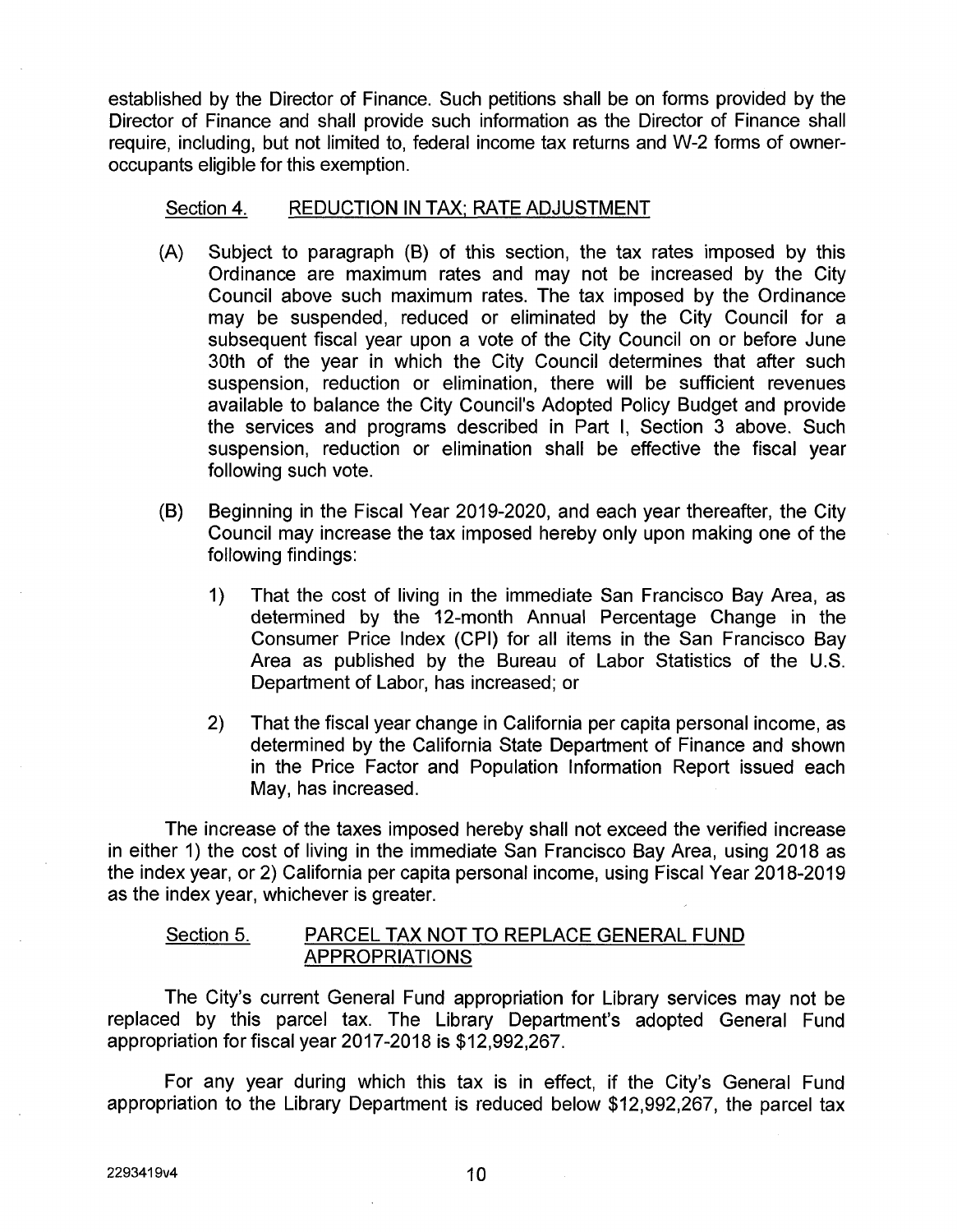shall not be levied; provided, however, that if a severe and unanticipated financial or other event occurs that so adversely impacts the General Purpose Fund as to prevent the City from budgeting for and maintaining the Library's General Purpose Fund at the appropriation for fiscal year 2017-2018, the City's reduction to the Library Department's General Fund appropriation shall be no more than the same proportion of reduction that is imposed on the City's net General Fund budget for non-safety departments (which are all operating departments, except police and fire), then the tax nonetheless may be levied. This exception shall apply only if the City Administrator submits a report to the City Council explaining the severe and unanticipated event, the steps that were taken by the City to avoid the need to reduce the Library's General Fund and the steps that will be taken by the City in the future to restore the Library's General Fund. Such actions must be taken for each fiscal year in which the City fails to meet the FY 2017-18 appropriation requirements of this Ordinance for the reasons described in this section.

(The City's net General Fund budget for non-safety departments is the total General Fund appropriation to their operating budgets excluding expenditures that are offset by fees or other non-tax revenues.) Following any Library Department General Fund appropriation reduction from the minimum level of \$12,992,267 and for the parcel tax to be levied in any subsequent year, the Library Department must receive increases in its General Fund appropriation proportional to the increases in the non-safety departments' net General Fund budgets up to at least the minimum level of \$12,992,267.

### Section 6. DUTIES OF THE DIRECTOR OF FINANCE

It shall be the duty of the Director of the Finance to collect and receive all taxes imposed by this Ordinance. The Director of Finance is charged with the enforcement of this Ordinance and may adopt rules and regulations relating to such enforcement.

### Section 7. EXAMINATION OF BOOKS, RECORDS, WITNESSES: PENALTIES.

The Director of Finance or his/her designee is hereby authorized to examine assessment rolls, property tax records, records of the Alameda County Recorder and any other records of the County of Alameda deemed necessary in order to determine ownership of Parcels and computation of the tax imposed by this Ordinance.

The Director of Finance or his/her designee is hereby authorized to examine the books, papers and records of any person subject to the tax imposed by this Ordinance for the purpose of verifying the accuracy of any petition, claim or return filed and to ascertain the tax due. The Director of Finance, or his/her designee is hereby authorized to examine any person, under oath, for the purpose of verifying the accuracy of any petition, claim or return filed or to ascertain the tax due under this Ordinance and for this purpose may compel the production of books, papers and records before him/her, whether as parties or witnesses, whenever s/he believes such persons have knowledge of such matters. The refusal of such examination by any person subject to the tax shall be deemed a violation of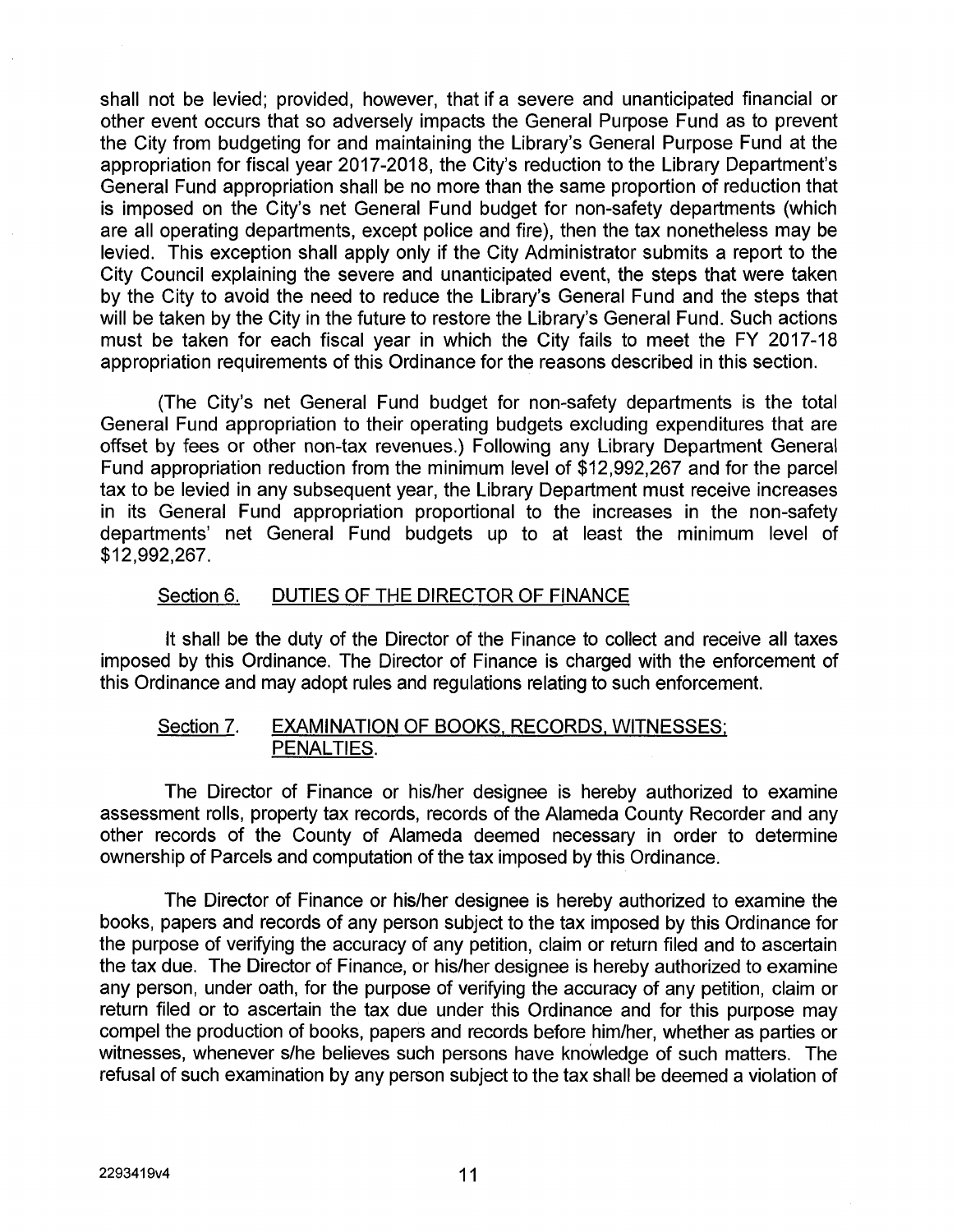this Ordinance and of the Oakland Municipal Code and subject to any and all remedies specified therein.

#### Section 8. COLLECTION OF TAX: INTEREST AND PENALTIES.

The tax shall be delinquent if the City does not receive it on or before the delinquency date set forth in the notice mailed to the Owner's address as shown on the most current assessment roll of the Alameda County Tax Collector; and the tax shall be collected in such a manner as the City Council may decide. The City may place delinquencies on a subsequent tax bill.

A one-time penalty at a rate set by the City Council, which in no event shall exceed 25% of the tax due per fiscal year, is hereby imposed by this ordinance on all taxpayers who fail to timely pay the tax provided by this ordinance; in addition, the City Council may assess interest at the rate of 1% per month on the unpaid tax and the penalty thereon.

Every penalty imposed and such interest as accrues under the provisions of this ordinance shall become a part of the tax herein required to be paid.

The City may authorize the County of Alameda to collect the taxes imposed by this ordinance in conjunction with and at the same time and in the same manner as the County collects property taxes for the City. If the City elects to authorize the County of Alameda to collect the tax, penalties and interest shall be those applicable to the nonpayment of property taxes.

#### Section 9. COLLECTION OF UNPAID TAXES.

The amount of any tax, penalty, and interest imposed under the provisions of this ordinance shall be deemed a debt to the City. Any person owing money under the provisions of this ordinance shall be liable to an action brought in the name of the City for the recovery for such amount.

### Section 10, REFUND OF TAX. PENALTY. OR INTEREST PAID MORE THAN ONCE; OR ERRONEOUSLY OR ILLEGALLY COLLECTED.

Whenever the amount of any tax, penalty, or interest imposed by this ordinance has been paid more than once, or has been erroneously or illegally collected or received by the City it may be refunded provided a verified written claim for refund, stating the specific ground upon which such claim is founded, is received by the Director of Finance within one (1) year of the date of payment. The claim shall be filed by the person who paid the tax or such person's guardian, conservator, or the executor of her or his estate. No representative claim may be filed on behalf of a taxpayers or a class of taxpayers. The claim shall be reviewed by the Director of Finance and shall be made on forms provided by the Director of Finance. If the claim is approved by the Director of Finance, the excess amount collected or paid may be refunded or may be credited against any amounts then due and payable from the Person from whom it was collected or by whom paid, and the balance may be refunded to such Person, his/her administrators or executors. Filing a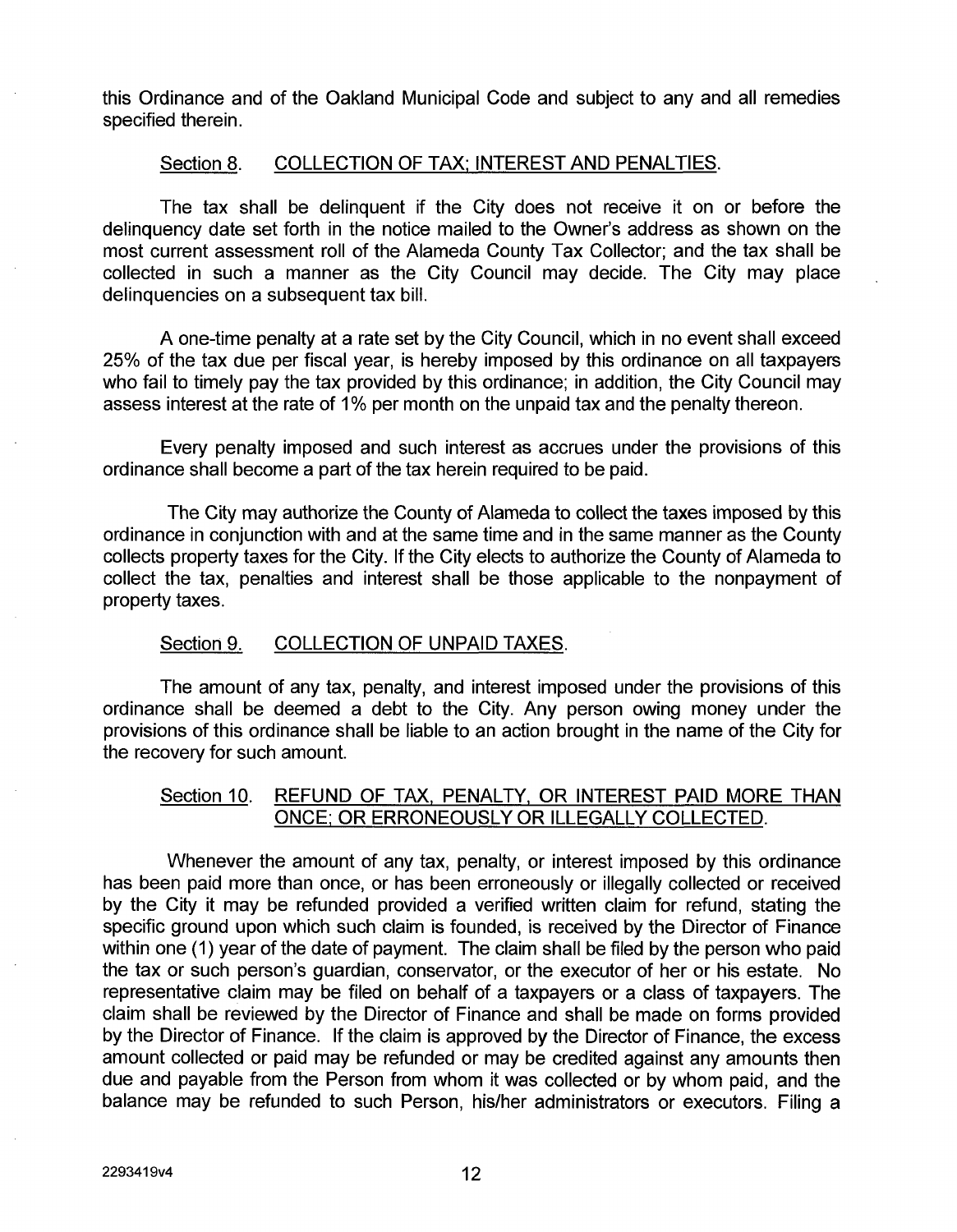claim shall be a condition precedent to legal action against the City for a refund of the tax; and be it,

**FURTHER RESOLVED:** That the City Council of the City of Oakland does hereby request that the Board of Supervisors of Alameda County order the consolidation of the Oakland Municipal election called for herein with the state primary election of June 5, 2018, consistent with provisions of State Law; and be it

**FURTHER RESOLVED,** that each ballot used at said election shall have printed therein, in addition to any other matter required by law, the following:

AN ORDINANCE APPROVING A PARCEL TAX TO MAINTAIN, PROTECT AND IMPROVE LIBRARY SERVICES THROUGHOUT OAKLAND.

| <b>Measure</b> . "Shall the Measure to protect and<br>improve library services throughout Oakland, including:<br>providing safe places for youth after school; preventing<br>library closures; providing youth reading and senior<br>programs, evening/weekend hours for students/families,<br>and adult literacy services; establishing a 20 year annual<br>parcel tax, \$75 for single family parcels, other parcel<br>types at specified rates; and providing about \$10,000,000<br>annually, with audits, citizens' oversight and exemptions<br>for low income seniors and residents, be adopted?" | <b>Yes</b> |  |
|--------------------------------------------------------------------------------------------------------------------------------------------------------------------------------------------------------------------------------------------------------------------------------------------------------------------------------------------------------------------------------------------------------------------------------------------------------------------------------------------------------------------------------------------------------------------------------------------------------|------------|--|
|                                                                                                                                                                                                                                                                                                                                                                                                                                                                                                                                                                                                        | No         |  |

**FURTHER RESOLVED:** That the City Council hereby authorizes and directs the City Clerk of the City of Oakland (the "City Clerk") at least 88 days prior to June 5, 2018, to file with the Alameda County Clerk certified copies of this resolution; and be it

**FURTHER RESOLVED:** That the City Council does hereby request that the Board of Supervisors of Alameda County include on the ballots and sample ballots recitals and measure language to be voted on by the voters of the qualified electors of the City of Oakland; and be it